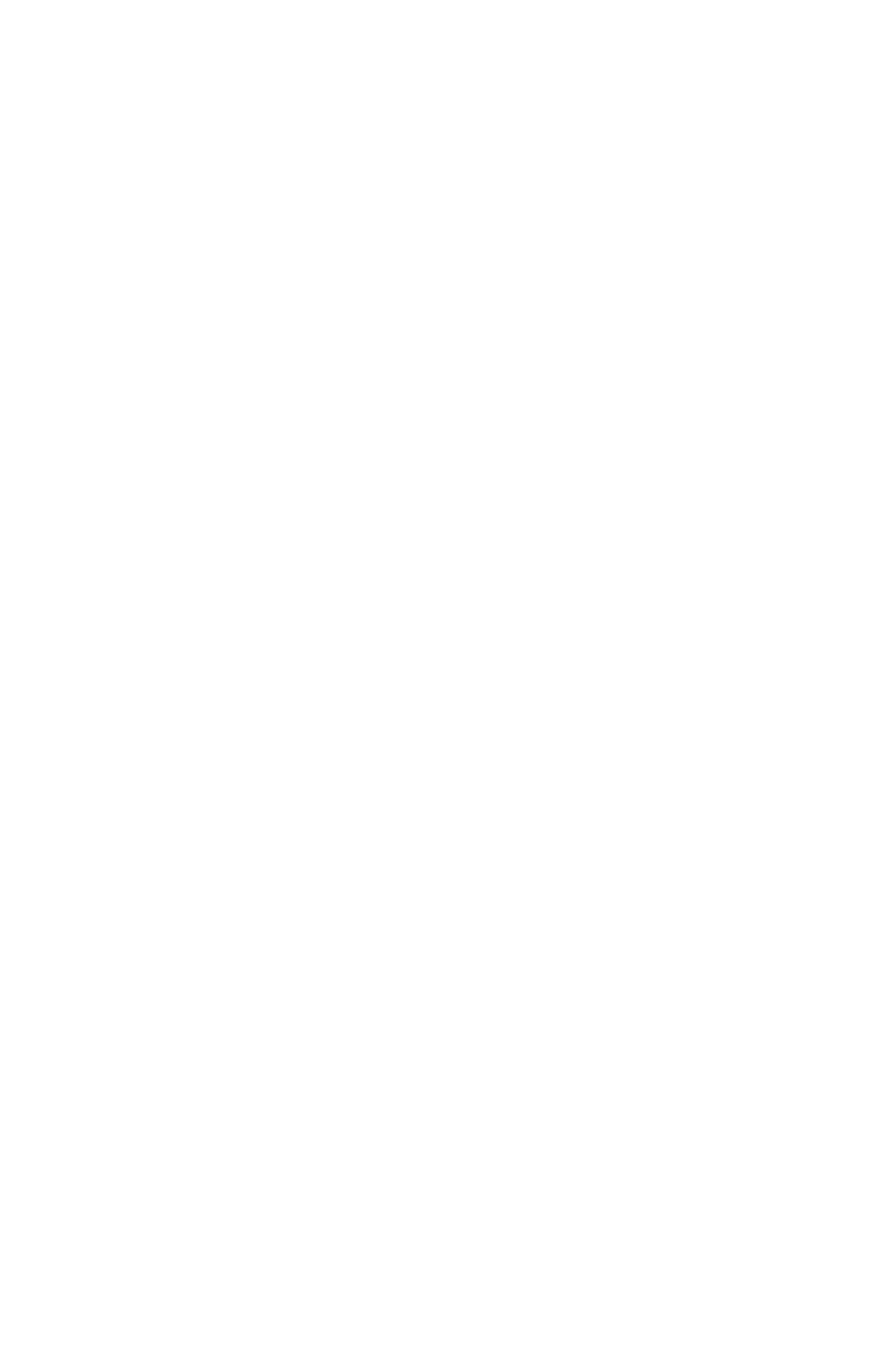

# CANDIDATES GUIDE

#### HOW TO RUN FOR OFFICE

So you have decided to pursue YOUR RIGHT to run for the PRIVILEDGE to SERVE WE the PEOPLE, ALL the PEOPLE, EQUALLY!

FIRST, YOU must BELIEVE you CAN and WILL be a better "PUBLIC SERVANT" than those who are in office.

Note: This guide is fluid and will be updated as needed it is intended to help first time candidates and as a reference giving them a step-by-step process, it is not "exact" because all 50 states have ballot and voter laws that do not meet equal protection and equal requirement for all candidates, which will determine if legal action is needed to exercise your RIGHT to run. The order of these steps are NOT in stone, the key here is to provide a framework or process that will give you the best chance to win, and to bring about FREE, OPEN, and EQUAL ACCESS to the BALLOT, MEDIA, and VOTE!

#### To give WE the PEOPLE, that 3rd CHOICE, a BEST CHOICE!

Here are the basic steps to follow:

- 1. JOIN The Independent Party! (Yes, you can run on your own, but your chances of winning drop by a minimum of 50%, if not 75%.)
- 2. CONTACT the Department of Elections and find out what the REQUIREMENTS are for the office you seek. All 50 States, DC, and Territories have their own set of rules. (Usually the SoS (Secretary of State) for the office you seek, or the DoE (Department of Elections), if they can't give you a step-by-step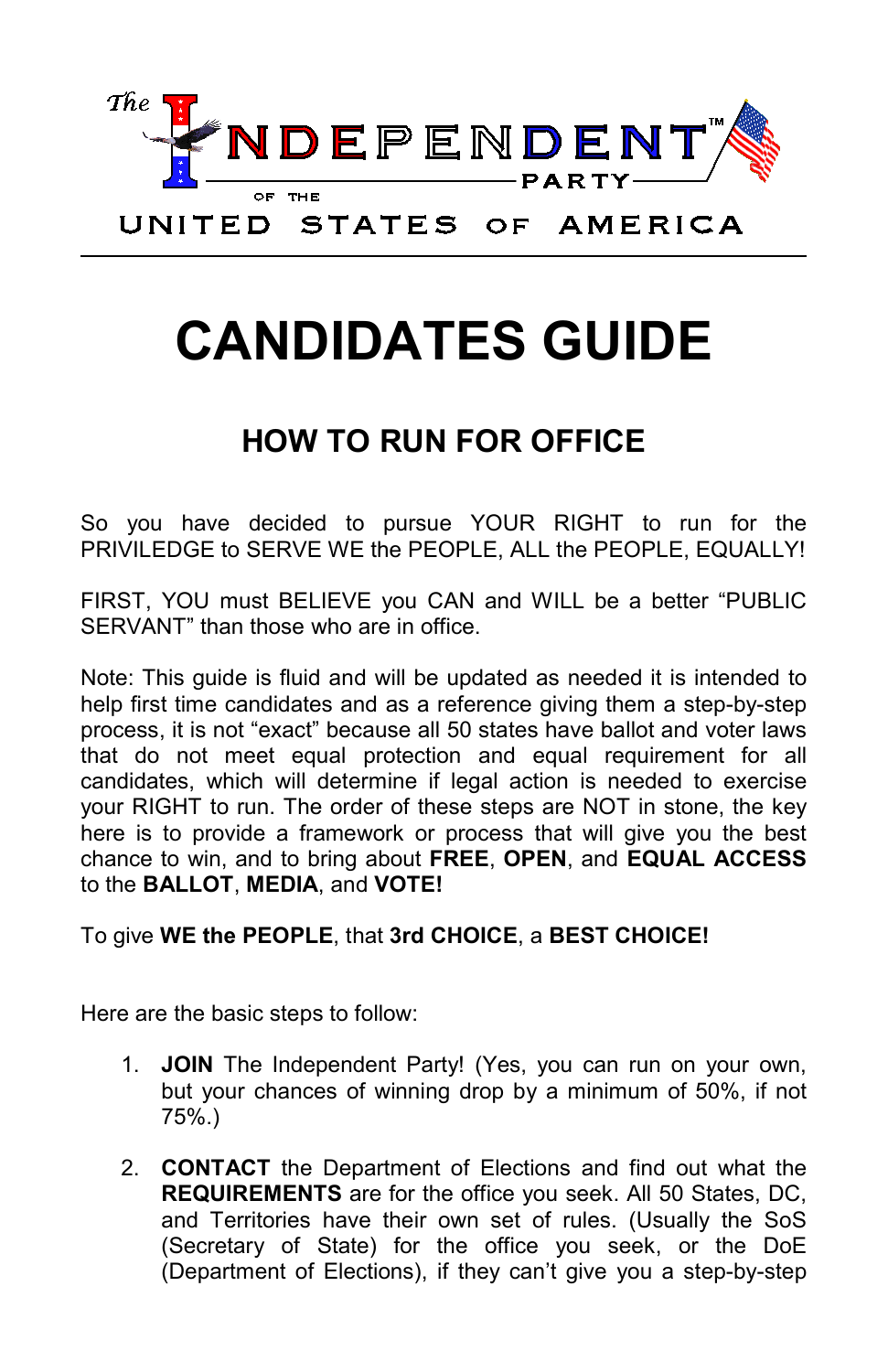process and a liaison to help, that tells you automatically they are not in compliance with Federal, State, and/or Local Equal Protection and Access for Ballot and Voter Election Laws.)

- 3. Determine which path you want to take: (1) WRITE-IN Candidate, (2) INDIVIDUAL on the Ballot, and (3) PARTY Candidate on the Ballot. (The requirements for each should be the same by law, the difference being that to be "on the ballot" requires a cut off date for the logistics of placing your name on the ballot.)
- 4. Begin the process of filling out the FORMS and PETITIONS to get yourself on the BALLOT. (Usually a Form 1 - (Candidate Information). Form 2 - (Committee Information), Form 3 - (Voter Petition), and Form 4 - (Elector Petition).)
- 5. Create a COMMITTEE to raise FUNDS and a SCHEDULE for your CAMPAIGN to follow until you win on Election Day. (The Committee should be a non-profit tax exempt campaign committee and the schedule keeps you on track, like a check list to make sure you are VIABLE!)
- 6. Create a CAMPAIGN PHOTO, this is one of the most important steps, because if you don't look like a candidate, people will not believe you can be the candidate. (See example of Candidate Photo below)



- 7. Create WEBPAGE, FACEBOOK, and TWITTER pages to get your MESSAGE out! (Two things that determine if you will be elected are (1) money to get your message out, and (2) your message.)
- 8. Determine your PLATFORM and POSITION on the ISSUES. (Remember ALL POLITICS is LOCAL and PERSONAL! You have to have a MESSAGE that will reach and get a MAJORITY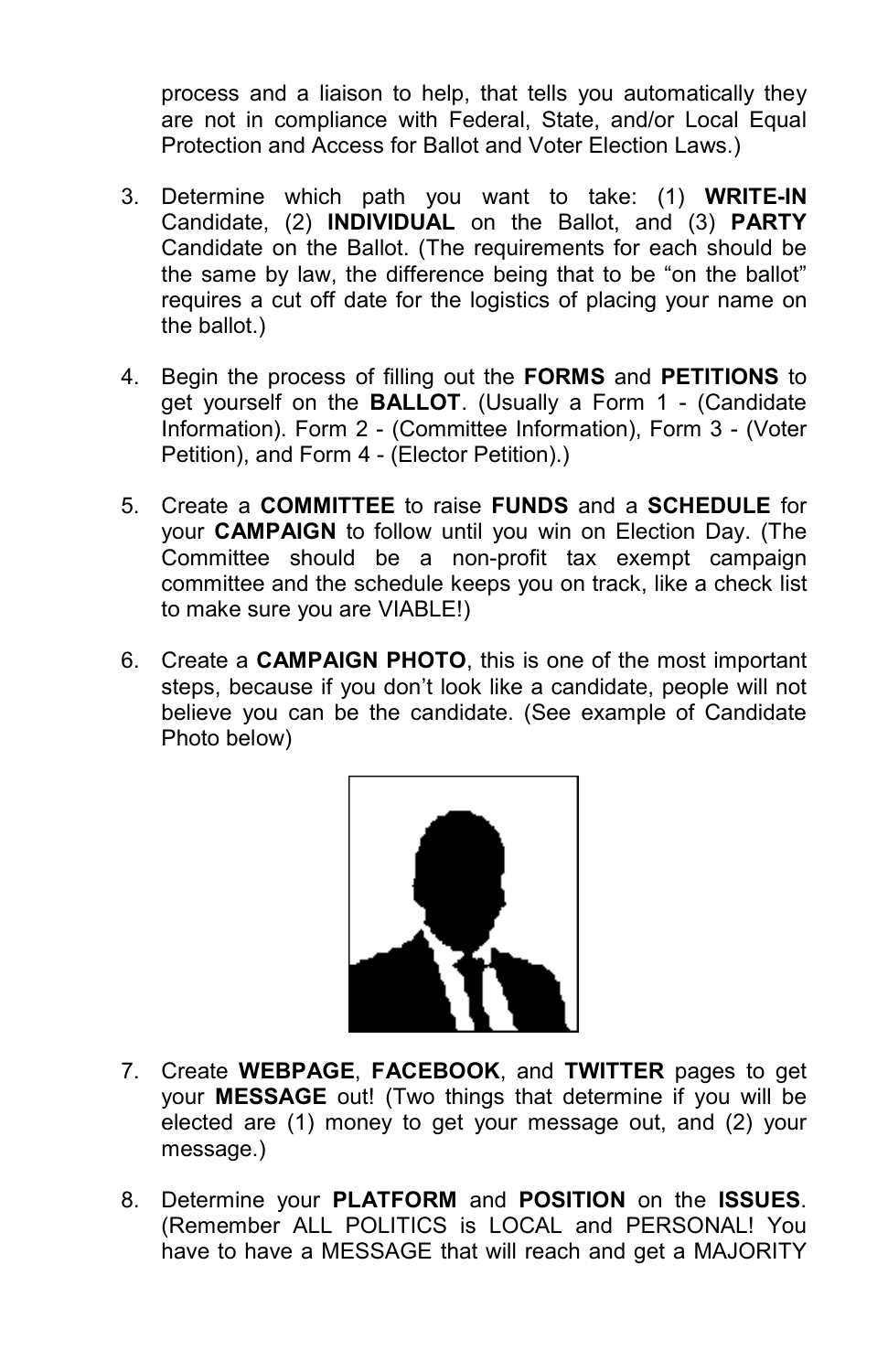of the PEOPLE to VOTE for YOU! You have to be a VIABLE CANDIDATE!)

- 9. Create a DECLARATION of CANDIDACY; send it to the appropriate official (SoS or DoE) for a seal and signature. Then, DECLARE, you are running for office. (Again, the DoC "officially" informs everyone that you are: "In it to Win it!)
- 10. Now, go out and TALK to people, get your MESSAGE out, REGISTER people to VOTE, and get them to VOTE FOR YOU! (This is the MOST IMPORTANT thing that will get you elected is REGISTERING PEOPLE to VOTE, and getting them to VOTE for YOU!, you want to be the candidate that gives them the reason to get up, register, and VOTE!)
- 11. At any time you need help contact your Local Candidate Liaison for The Independent Party, if there isn't one contact your State Candidate Liaison, or the National Candidate Liaison.

### CAMPAIGN ATTIRE

The purpose of this guide is to put forth a standard for TIP Candidates, to promote a professional image that people can trust. We have the BEST PLATFORM and the BEST CANDIDATES, so it is natural we want to look OUR BEST!

For "official" campaign functions, the dress is business professional:

- 1. Black Coat
- 2. White Shirt
- 3. Black Tie
- 4. Black Pants
- 5. Black Socks
- 6. Black Shoes
- 7. Red, White, and Blue Pocket Hanky
- 8. I Tie Pin
- 9. No Gaudy Jewelry

Picture of general look for "official" campaign function attire: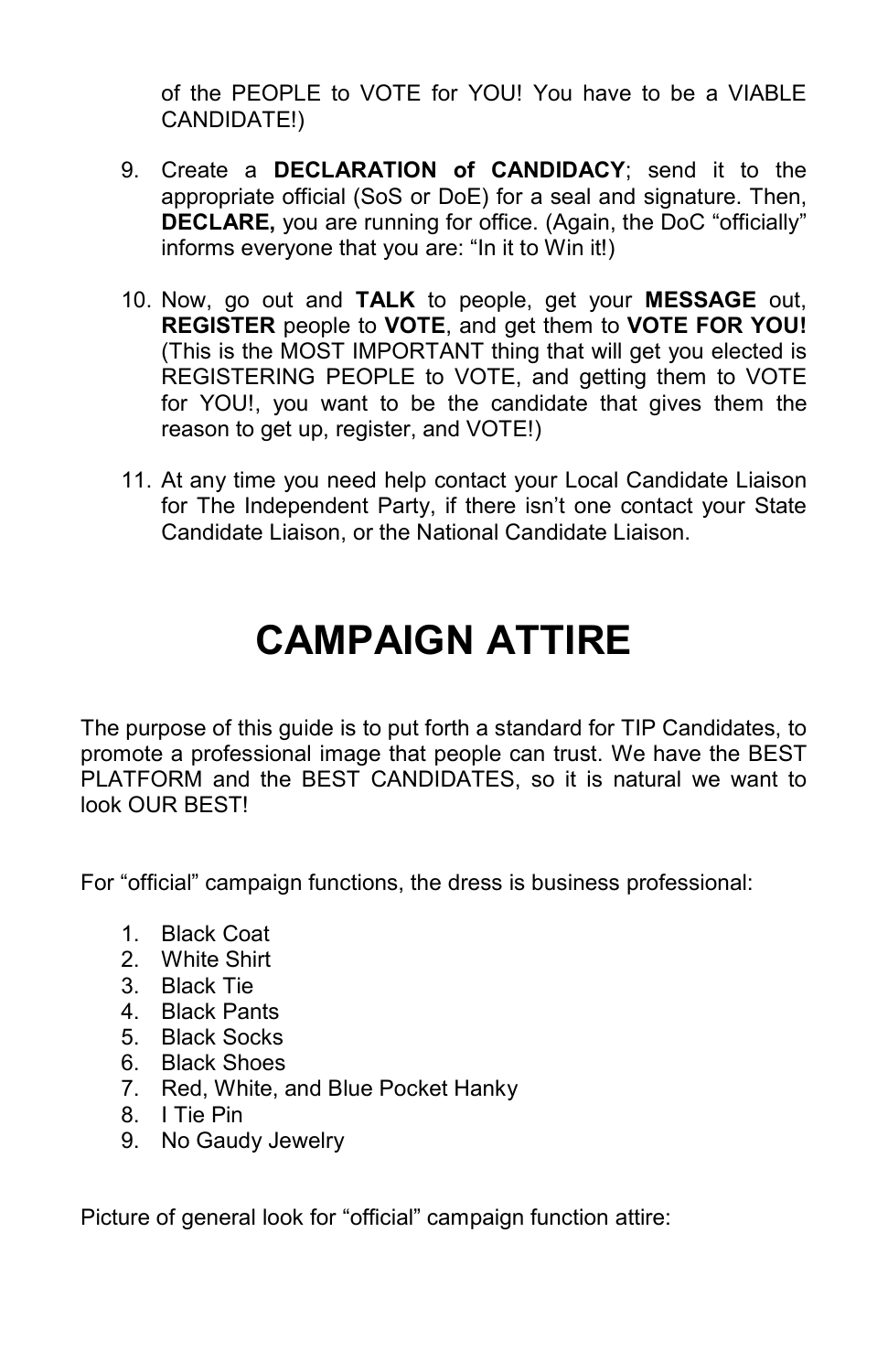

For "casual" campaign functions, dress appropriate for the occasion. Again, you want to put forth a candidate that not only has integrity and is professional, but looks it too!

Sincerely and Respectfully,

Terry W. Wheelock

Terry W. Wheelock Chair - The Independent Party – Independent National Committee



worldgraphixs@sbcglobal.net 7704 Terry Dr., Ft. Worth, TX 76180 Copyright © TIPUSAINC 1976 - 2018 TIPUSAINCCG-19760704-01